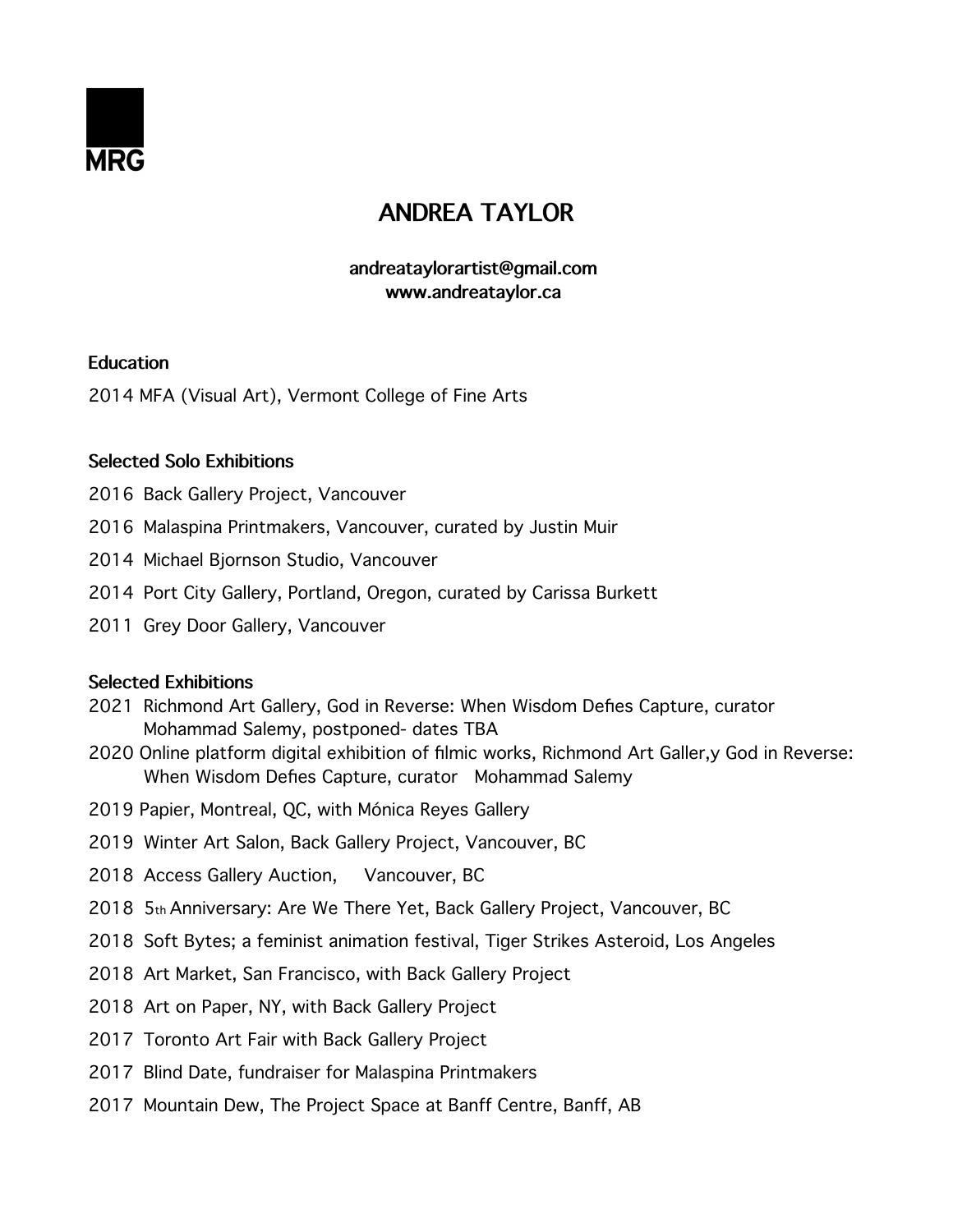

- 2016 Access Gallery Auction, Vancouver, BC
- 2015 Miranda Arts Project Space, two person show with Margery Theroux, Port Chester, NY, curated by Patricia Miranda
- 2015 Crossing the Lines, Garrison Art Center, Garrison, NY, curated by Margery Theroux
- 2014 Moving Art, Vancouver, curated by Katherine Surridge
- 2014 Portraits of Brief Encounters, This Open Space, Vancouver, curated by Elliat Albrecht
- 2014 Gallery 107, Down Street Art 2014, North Adams, MA
- 2014 College Hall Gallery, Vermont College of Fine Arts, Montpelier, VT, MFA Thesis
- 2014 Biennial International Miniprint Exhibition (juried) Vancouver, Kelowna, Edmonton 2011-2014 101 Prints, Charity Auction for Malaspina Printmakers, Vancouver, BC
- 2014 Bitcoin Art Exhibition, Curated by Wesley Yuen, Vancouver, BC
- 2013 The Print Exchange, Graphic Arts Workshop, San Francisco and Robert Blackburn, NYC
- 2012 Painting on The Edge, Vancouver, BC, 2nd place award
- 2010-2012 Art For Life Charity Auction (silent auction), Vancouver, BC
- 2011 Elliott Louis Gallery, 7th Annual Emerging Artist show, curator Lynn Ruscheinsky
- 2011 DRAWN 2011, Vancouver, BC, Curated by Lynn Ruscheinsky
- 2010 Arts 2010, Surrey Art Gallery, Juried group show, Surrey, BC

#### **Selected Awards & Residencies**

- 2018 Explore and Create: Research & Creation Grant, Canada Council for The Arts
- 2017 Anvil Centre, collaborative artist residency with Margery Theroux
- 2017 Banff Centre Spring Intensive, May 2017 (scholarship awarded
- 2015 Miranda Arts Project Space Collaborative Workspace Residency Program, Port Chester, NY
- 2012 Painting on The Edge, Vancouver, BC, 2nd place award
- 2011 Invited by C. Dunnett to make a print at Robert Blackburn Printmaking Workshop, NYC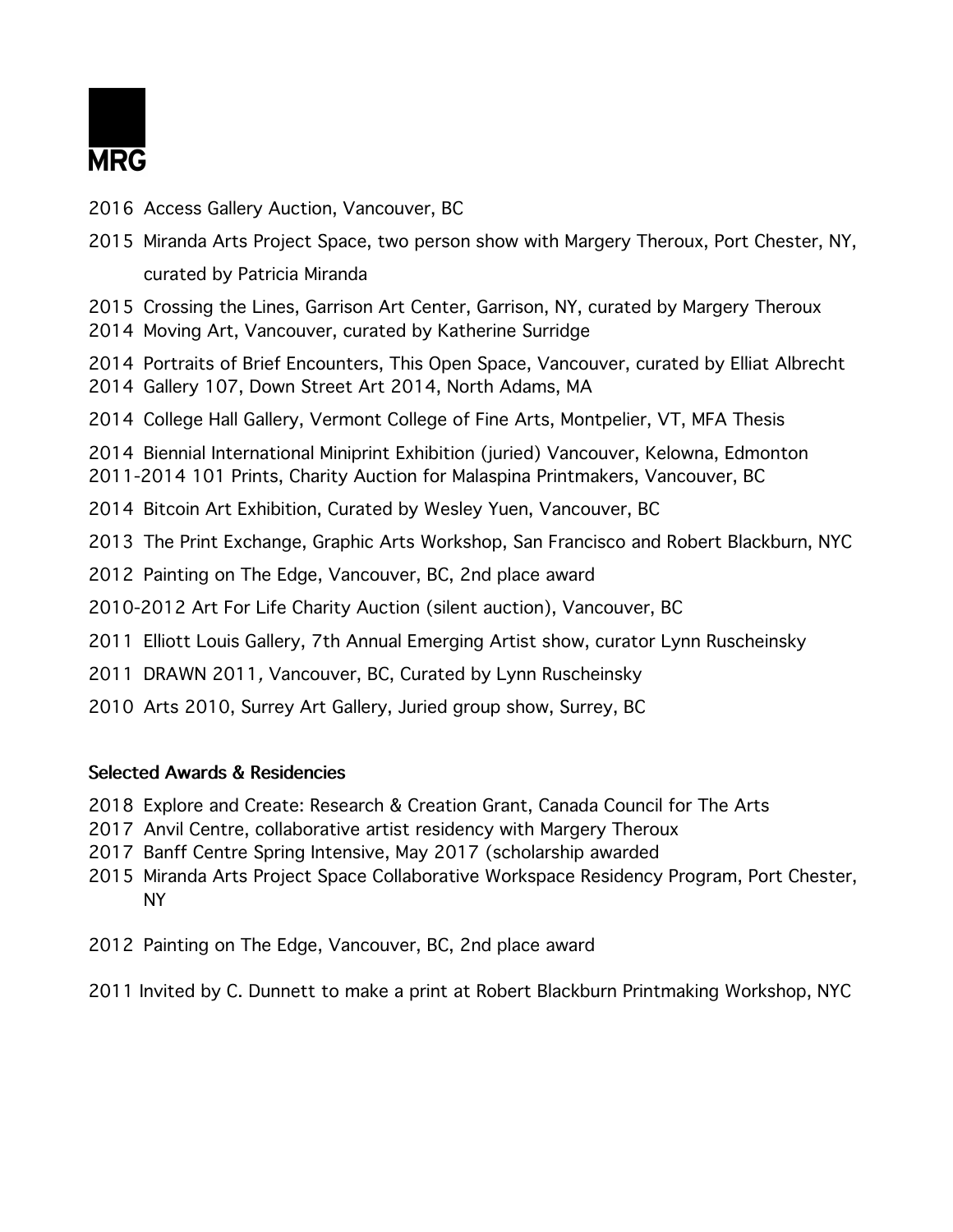

## **Teaching**

- 2007-present Faculty, Continuing Studies, Emily Carr University of Art and Design, Vancouver.
- 2017 Artists for Kids Summer Camp, Guest Artist working with teens.

## **Artist Talks**

- 2017 Artists for Kids
- 2016 Malaspina Printmakers
- 2015 Miranda Arts Project Space, with Andrea Kantrowitz and Margery Theroux

## **Selected Media & Publications**

- 2019 S.A.D. Magazine, Issue No. 28; Future, Vancouver, BC
- 2018 Art Maze Magazine, Issue #9, London, UK, curated by Kim Savage, FOLD Gallery, London
- 2017 Burnaby Now, http://www.burnabynow.com/entertainment/anvil-centre-hostsresident-artists-1.22242951
- 2016 Peripheral Review, Review essay by Kristina Fiedrich "Of Black Holes and Feminine Flesh". peripheralreview.com/2016/10/12/of-black-holes-and-feminine-fesh
- 2016 Back Gallery Project, essay pamphlet by scholar Kristina Fiedrich
- 2016 Malaspina Printmakers, essay pamphlet by curator Justin Muir
- 2014 Scout Magazine November 12, 2014, Portraits of Brief Encounters.
- 2014 Here, Vermont College, Issue #1, Hot Skin / Abandoned House2. Here. 1 (1), 2014. 8.
- 2012 Vancouver Magazine, November 8, Michael Harris, East Side Culture Crawl
- 2011 Preview, The Gallery Guide, vignette by Robin Laurence, Sept/Oct 2011 issue

#### **Collections**

Rutgers University Library, Special Collections, New Jersey, USA

Aritzia, Vancouver, BC

Brooklyn Art Library, Brooklyn, NY

St Paul's Hospital, Vancouver, BC